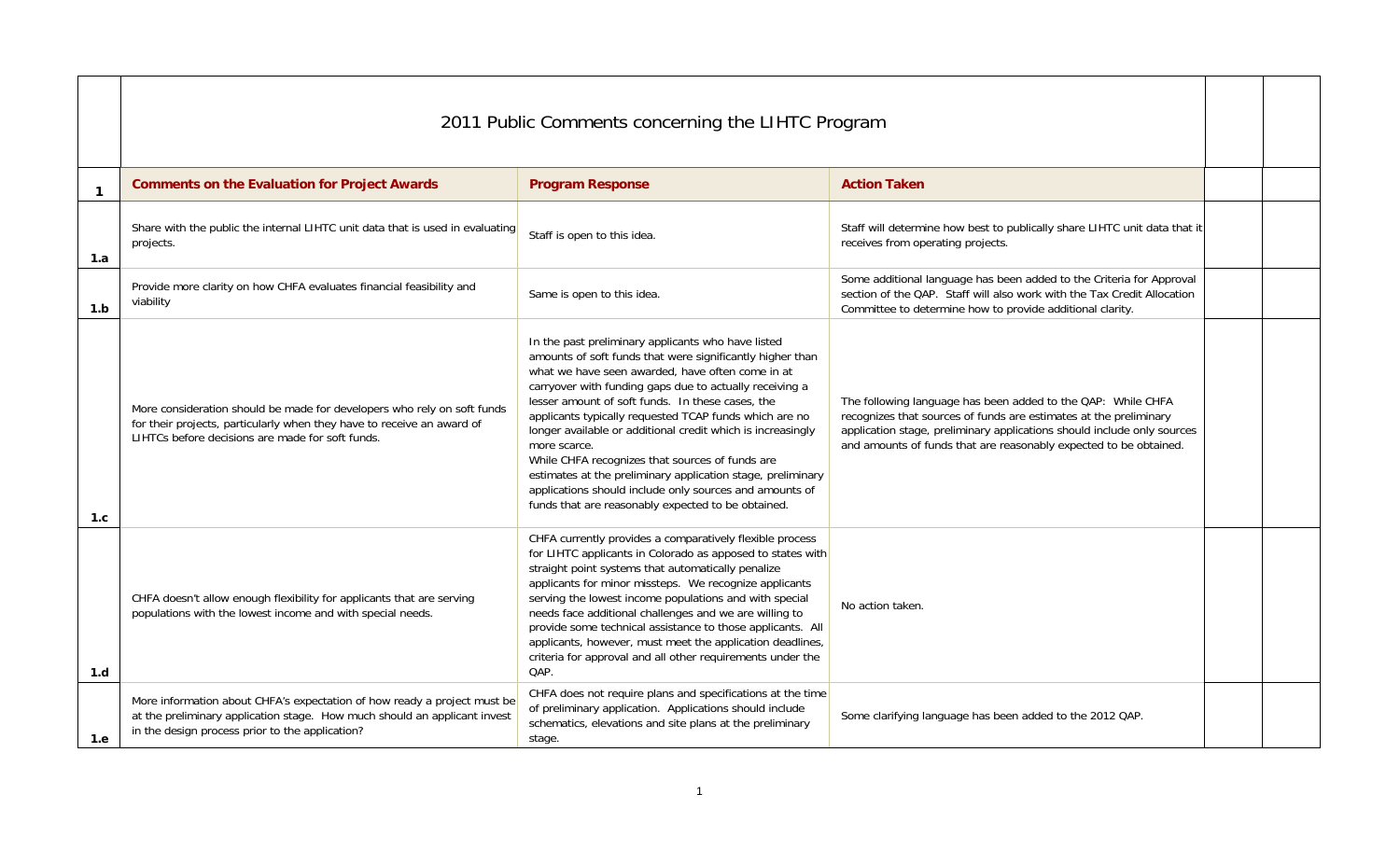| 1.f            | Use an objective point driven scoring and award system.                                                                                                                                                                                                                                                                                                                                                                                                                            | CHFA used a point system for many years and found that<br>this didn't always result in the best projects and at times<br>applicants would add points to their applications for things<br>that didn't make sense for their project or that they<br>wouldn't follow through with in order to score higher<br>points to secure a reservation.                            | No changes to the 2012 QAP for points. Points will be revisited for the<br>2013 QAP.                                                                   |  |
|----------------|------------------------------------------------------------------------------------------------------------------------------------------------------------------------------------------------------------------------------------------------------------------------------------------------------------------------------------------------------------------------------------------------------------------------------------------------------------------------------------|-----------------------------------------------------------------------------------------------------------------------------------------------------------------------------------------------------------------------------------------------------------------------------------------------------------------------------------------------------------------------|--------------------------------------------------------------------------------------------------------------------------------------------------------|--|
| 1.g.           | Points currently don't appear to provide any filtering or true ranking of<br>projects.                                                                                                                                                                                                                                                                                                                                                                                             | Same as above                                                                                                                                                                                                                                                                                                                                                         | Same as above                                                                                                                                          |  |
| 1.h            | The current scoring threshold lends flexibility. Otherwise a lack of<br>flexibility would undercut what can be established with the tax credit.                                                                                                                                                                                                                                                                                                                                    | N/A                                                                                                                                                                                                                                                                                                                                                                   | N/A                                                                                                                                                    |  |
| 1.i            | Giving 5 points to Colorado based nonprofits is counter to the major trend<br>in the industry for consolidation of nonprofits. These points should be<br>given to nonprofits based on their development ability, capacity and<br>financial strength instead.                                                                                                                                                                                                                       | Some time in the past, CHFA specified these points for<br>Colorado nonprofits to discourage sponsors from forming<br>"shell" nonprofits to get the points. Times, however have<br>changed and CHFA may reconsider in 2013.                                                                                                                                            | CHFA plans to revisit the entire point structure of the QAP during 2012<br>for the 2013 QAP and will consider this comment more fully at that<br>time. |  |
| 1 <sub>j</sub> | Favor the use of Colorado contractors. Why should Colorado's funding<br>resources be paid to contractor's from other states, even if they use local<br>contractors? The profit an overhead needs to stay in Colorado.                                                                                                                                                                                                                                                              | See 1.1 below.                                                                                                                                                                                                                                                                                                                                                        | See 1.1 below.                                                                                                                                         |  |
| 1.k            | In this economy it is nice to see CHFA promoting hiring local architects,<br>engineers, contractors.                                                                                                                                                                                                                                                                                                                                                                               | See 1.1 below.                                                                                                                                                                                                                                                                                                                                                        | See 1.1 below.                                                                                                                                         |  |
| 1.1            | Multistate developers/sponsors often develop relationships with architects<br>or contractors that are particularly in tune with their design preferences<br>and have performed in a superior manner over time. Architects and<br>general contractors often subcontract a significant amount of work to local<br>firms.                                                                                                                                                             | This comment and comments 1.j and 1.k refer to the<br>following proposed language in the QAP: "CHFA prefers<br>that developers, including those from out-of-state, use<br>architects and general contractors located in Colorado<br>whenever feasible." This additional language is meant to<br>indicate a preference only when feasible. It is not a<br>requirement. | CHFA plans to keep the additional language in the QAP.                                                                                                 |  |
| 1.m            | CHFA's process to award tax credits is dishonest and fraudulent. The fact<br>that CHFA does not publish applicant scores, will not reveal scores of those<br>who receive tax credits, nor does CHFA reveal the scores of those who do<br>not receive tax credits, demonstrates that the CHFA tax credit award<br>system is nothing more than a 'good old boy' system. The CHFA tax credit<br>award system is a dishonest good old boy network and CHFA and the<br>public knows it. | CHFA staff does not agree that the process is a dishonest,<br>fraudulent, 'good old boy' system. CHFA is considering<br>what additional applicant information could be shared with<br>the public going forward.                                                                                                                                                       | CHFA will provide more information to the public about applicants<br>before and after the LIHTC awards are made in 2012.                               |  |
| 1.n            | Colorado has one of the best programs in the country. It is a rational, fair<br>program with clearly defined expectations, blended with the right level of<br>agency discretion.                                                                                                                                                                                                                                                                                                   | N/A                                                                                                                                                                                                                                                                                                                                                                   | N/A                                                                                                                                                    |  |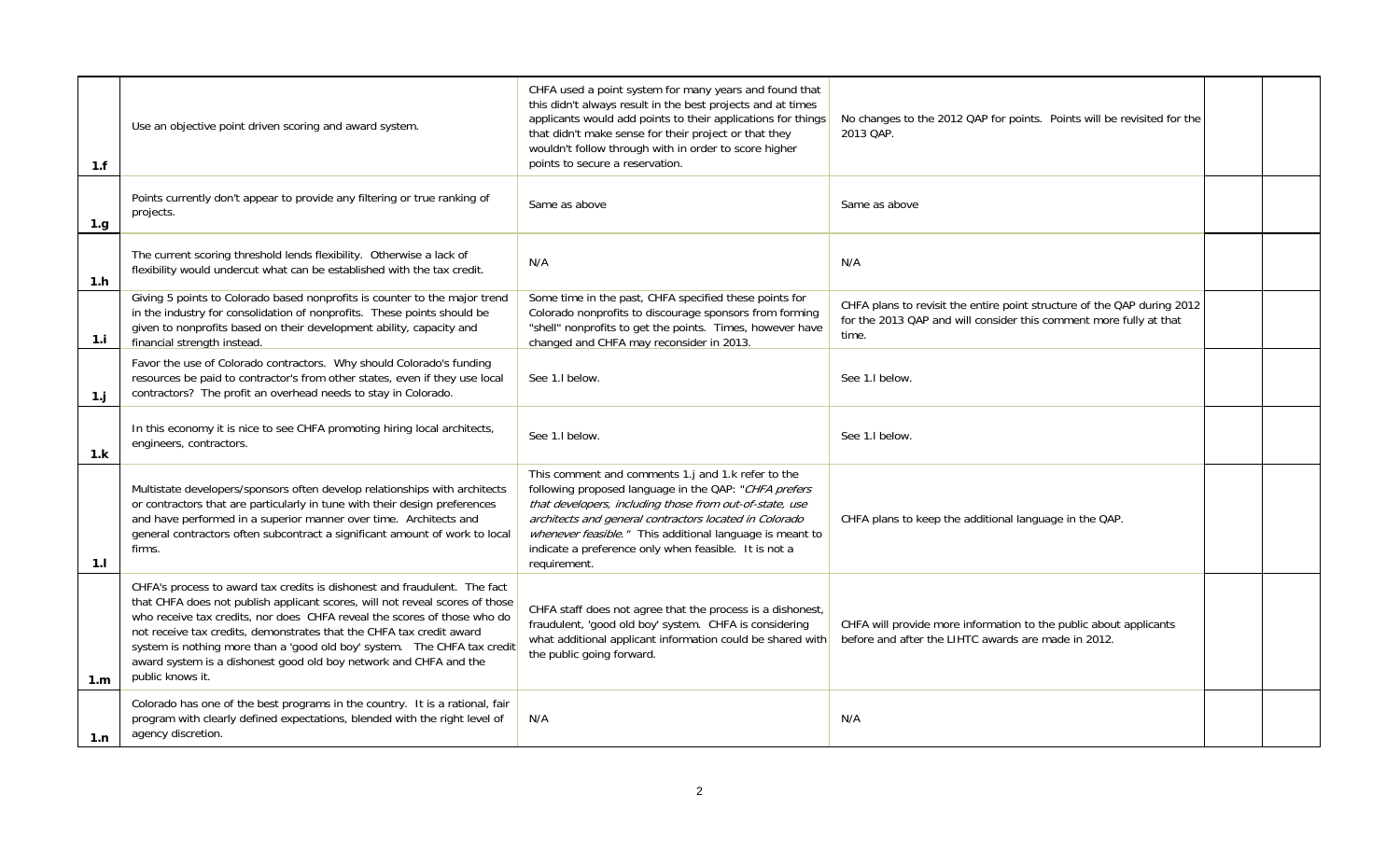| $\overline{2}$ | <b>Comments on Sharing Reasons for Awards and Non-Awards</b>                                                                                                                                                                                                                      | <b>Program Response</b>                                                                                                                                                                                                                                                          | <b>Action Taken</b>                                                                                                      |  |
|----------------|-----------------------------------------------------------------------------------------------------------------------------------------------------------------------------------------------------------------------------------------------------------------------------------|----------------------------------------------------------------------------------------------------------------------------------------------------------------------------------------------------------------------------------------------------------------------------------|--------------------------------------------------------------------------------------------------------------------------|--|
| 2.a            | Provide more clarity on why some projects are awarded credits over<br>others.                                                                                                                                                                                                     | CHFA has already implemented a policy of scheduling<br>meetings with all applicants after awards are made to<br>provide more clarity on why projects did or didn't receive<br>awards. As mentioned above, CHFA plans to share<br>additional information with the public as well. | CHFA will provide more information to the public about applicants<br>before and after the LIHTC awards are made in 2012. |  |
| 2.b            | Provide more information about the projects that were selected for awards.                                                                                                                                                                                                        | Same as above                                                                                                                                                                                                                                                                    | Same as above                                                                                                            |  |
| 2.c            | Publish application scores for projects that did and did not receive awards.                                                                                                                                                                                                      | Same as above                                                                                                                                                                                                                                                                    | Same as above                                                                                                            |  |
| 2.d            | Provide specific and direct feedback to the applicants about why their<br>projects did not receive an award.                                                                                                                                                                      | CHFA has already implemented a policy of scheduling<br>meetings with all applicants after awards are made to<br>provide more clarity on why projects did or didn't receive<br>awards.                                                                                            | CHFA will continue to strive to provide more specific and direct<br>feedback to applicants after awards are made.        |  |
|                | Need more than a one sentence blurb on why projects allocated. For<br>example, did they have lots of soft funds, developer cash, deep-skewed<br>rents?                                                                                                                            | CHFA is considering what additional information could be<br>shared with the public going forward.                                                                                                                                                                                | CHFA will provide more information to the public about applicants<br>before and after the LIHTC awards are made in 2012. |  |
| 2.e.           | Meeting with all applicants directly after awards are made is a good step<br>and letting applicants know if they have a chance going forward is helpful.                                                                                                                          | N/A                                                                                                                                                                                                                                                                              | N/A                                                                                                                      |  |
| 2.f            | I have had several projects that did not receive an allocation and have<br>always received input from staff that gave me an indication of what the<br>issues were. On one of two applications I made changes, reapplied and<br>received an allocation.                            | N/A                                                                                                                                                                                                                                                                              | N/A                                                                                                                      |  |
| 2.g            | Personal contact skills are excellent at all times, but especially when<br>dealing with feedback on applications that do not receive an award. CHFA<br>staff members are very clear about the shortcomings of our application and<br>what we need to do to improve our submittal. | N/A                                                                                                                                                                                                                                                                              | N/A                                                                                                                      |  |
| 3              | <b>Comments on Priorities and Preferences</b>                                                                                                                                                                                                                                     | <b>Program Response</b>                                                                                                                                                                                                                                                          | <b>Action Taken</b>                                                                                                      |  |
| 3.a            | Consider establishing true priorities based on market needs. Lack of<br>priorities doesn't allow for a very transparent or predictable process.                                                                                                                                   | CHFA is working on priorities for 2012.                                                                                                                                                                                                                                          | CHFA will provide priorities for the 2012 QAP.                                                                           |  |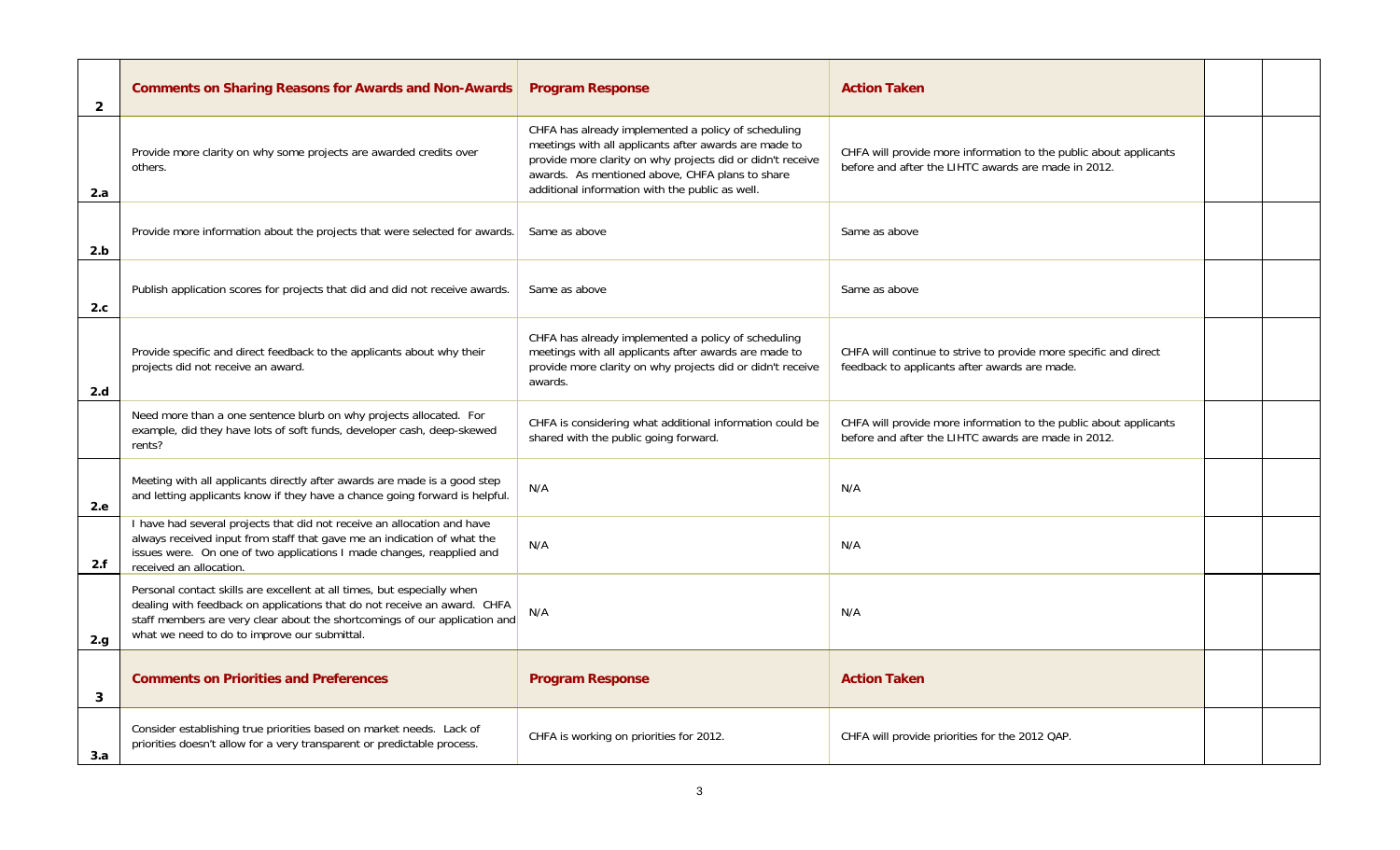| 3.b  | When viewing the list of applicants that received awards of credit, it<br>appears that CHFA does have some priorities that are not called out in the<br>QAP - for example, a lot of senior projects have received awards.                                                              | CHFA is working on priorities for 2012.                                                                                                                                                                                                                                                                                                                                                                                                                                                                                                                                                                                                                                                                                                                                                                                                                                                                                                                                                                           | CHFA will provide priorities for the 2012 QAP.                                                                                                    |  |
|------|----------------------------------------------------------------------------------------------------------------------------------------------------------------------------------------------------------------------------------------------------------------------------------------|-------------------------------------------------------------------------------------------------------------------------------------------------------------------------------------------------------------------------------------------------------------------------------------------------------------------------------------------------------------------------------------------------------------------------------------------------------------------------------------------------------------------------------------------------------------------------------------------------------------------------------------------------------------------------------------------------------------------------------------------------------------------------------------------------------------------------------------------------------------------------------------------------------------------------------------------------------------------------------------------------------------------|---------------------------------------------------------------------------------------------------------------------------------------------------|--|
| 3.c  | CHFA is not meeting the IRS requirements. The QAP states that CHFA<br>gives preference to projects that serve the lowest income for the longest<br>period of time yet, of the projects that received awards of LIHTC this year<br>only 11% of the units are being targeted to 30% AMI. | CHFA is meeting IRS requirements and does give<br>preference to projects serving the lowest incomes for the<br>longest period of time. However, giving a preference to<br>projects serving lowest income tenants is different from<br>making that the determining factor. Section 42 of the<br>Internal Revenue code also requires allocating agencies to<br>consider sources and uses of funds, the total financing<br>planned for the project and the reasonableness of the<br>developmental and operational costs of the project.<br>The awards correlate fairly closely with the applications<br>received in terms of % AMIs "targeted." The AMIs<br>targeted are merely a ceiling which allows more flexibility<br>for projects to ensure that they remain viable for the<br>extended use period of 30 to 40 years. Some projects<br>(particularly project-based Section 8 projects) in fact have<br>HAP contracts which require them to target 30% AMI and<br>below despite their higher LIHTC "targeting." | In 2012, CHFA will provide more public information about the projects'<br>LIHTC "targeting" vs. true project targeting due to other restrictions. |  |
| 3.d  | Provide a preference and priority for projects targeting and restricting at<br>least one-third of its units to households whose incomes are 30% AMI or<br>below.                                                                                                                       | CHFA staff would like to do more research to determine<br>whether this suggestion would make sense.                                                                                                                                                                                                                                                                                                                                                                                                                                                                                                                                                                                                                                                                                                                                                                                                                                                                                                               | No action for the 2012 QAP.                                                                                                                       |  |
| 3.e. | Provide a preference and priority for projects targeting and restricting at<br>least one-third of its units to tenant populations with special housing needs<br>and providing supportive services to these tenants.                                                                    | Same as above                                                                                                                                                                                                                                                                                                                                                                                                                                                                                                                                                                                                                                                                                                                                                                                                                                                                                                                                                                                                     | Same as above                                                                                                                                     |  |
| 3.f  | Provide a preference and priority for projects which contribute to a<br>concerted community revitalization plan which should be defined to include<br>local plans to end homelessness.                                                                                                 | CHFA is working on providing more direction about what<br>would be considered a project in a qualified census tract<br>(QCT) that would contribute to a concerted community<br>revitalization plan (CCRP). Since the Code only considers<br>projects in QCTs as being a part of a CCRP to be a<br>preference, CHFA will not consider large metropolitan<br>areas such as the city of Denver to meet this definition.                                                                                                                                                                                                                                                                                                                                                                                                                                                                                                                                                                                              | CHFA will provide more direction about what is considered a project in<br>a QCT that would contribute to a CCRP.                                  |  |
| 3.g. | More principles, priorities, thresholds to clarify what CHFA is looking for.                                                                                                                                                                                                           | CHFA is working on providing more priorities.                                                                                                                                                                                                                                                                                                                                                                                                                                                                                                                                                                                                                                                                                                                                                                                                                                                                                                                                                                     | CHFA will provide priorities for the 2012 QAP.                                                                                                    |  |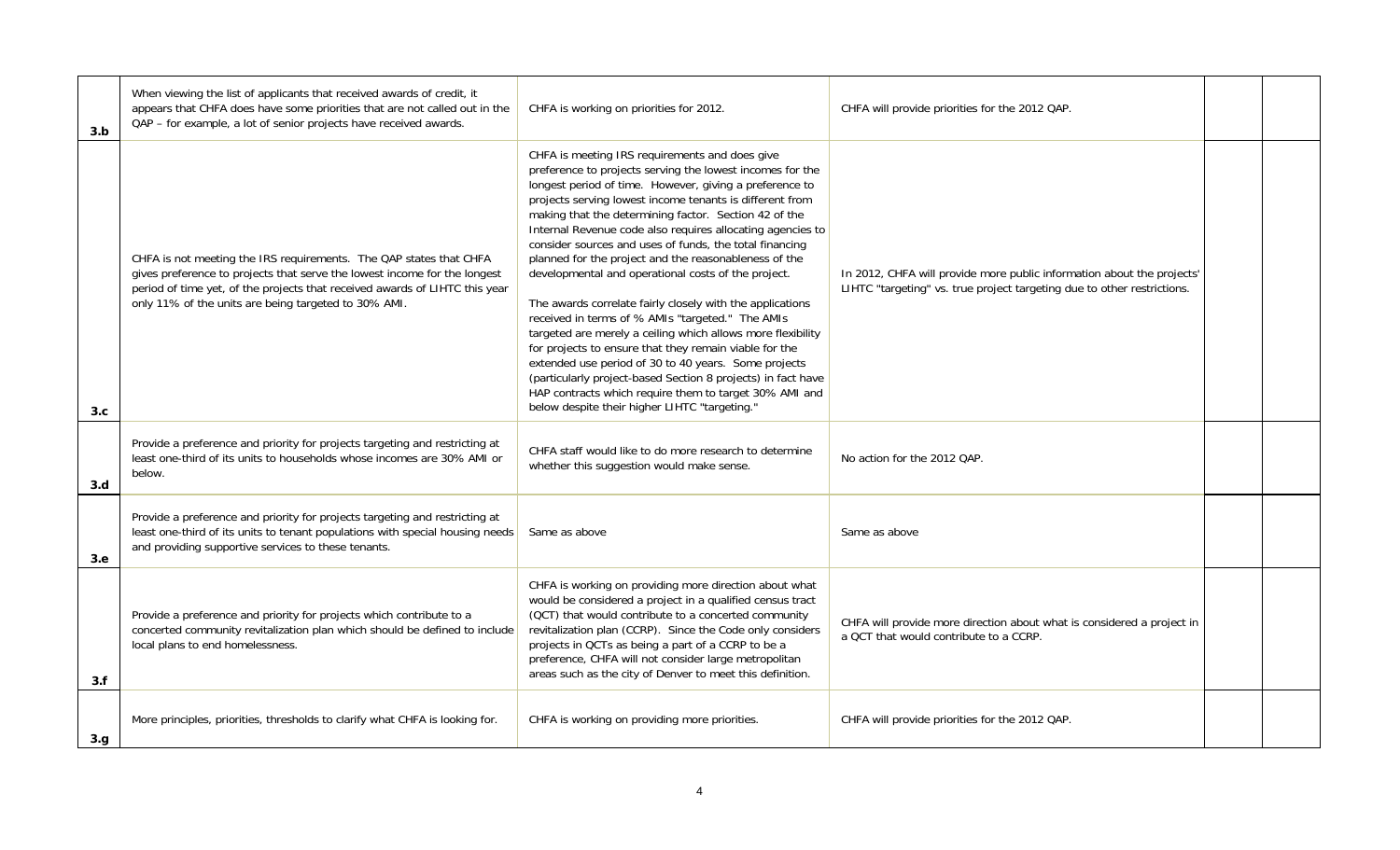| 4   | <b>Comments on the Application Process</b>                                                                                                                                                                               | <b>Program Response</b>                                                                                                                                                                                                   | <b>Action Taken</b>                                                                                                                                                                                                                             |  |
|-----|--------------------------------------------------------------------------------------------------------------------------------------------------------------------------------------------------------------------------|---------------------------------------------------------------------------------------------------------------------------------------------------------------------------------------------------------------------------|-------------------------------------------------------------------------------------------------------------------------------------------------------------------------------------------------------------------------------------------------|--|
| 4.a | CHFA should be more flexible about deadlines for requirements of the<br>preliminary application.                                                                                                                         | CHFA staff feels the requirements for preliminary<br>applications are reasonable. The preliminary applications<br>that are submitted should be complete in order to allow a<br>fair assessment of all competing projects. | CHFA's deadline requirements for preliminary applications will remain<br>the same for 2012 with the exception of the 10-day clarification period<br>which will be reduced to 5 days.                                                            |  |
| 4.b | Will CHFA reconsider lowering the application fee for re-applications?                                                                                                                                                   | CHFA staff perform an in-depth review and analysis of all<br>preliminary applications including re-applications.                                                                                                          | The application fee has been increased to \$3,000 per application which<br>includes re-applications.                                                                                                                                            |  |
| 4.c | Application fees are expensive and it seems unfair that developers should<br>have to pay time after time for reapplications. Understand there are<br>admin. costs but should be a different process that is less costly. | Same as above                                                                                                                                                                                                             | Same as above                                                                                                                                                                                                                                   |  |
| 4.d | Place limits on repeat allocations to one organization during a 24 month<br>term.                                                                                                                                        | CHFA currently limits credit awards to \$1.25 million per<br>sponsor. Placing limits beyond this may interfere with the<br>ultimate goal funding the best and most needed affordable<br>projects.                         | CHFA does not plan to adopt this policy.                                                                                                                                                                                                        |  |
| 4.e | For the application, provide a construction period sources and uses<br>spreadsheet that calculates construction interest.                                                                                                | CHFA staff recommends that applicants work with their<br>construction lender to obtain this information.                                                                                                                  | CHFA does not plan to adopt this policy.                                                                                                                                                                                                        |  |
| 4.f | Allow applicants to use the same excel application version throughout the<br>process including the preliminary, carryover, and final application.                                                                        | CHFA does not plan to make any substantial changes to<br>the 2012 application, but will allow applicants to use the<br>same version of the application throughout the process.                                            | CHFA will allow applicants to use the same application.                                                                                                                                                                                         |  |
| 4.g | Provide one-day application trainings for newer applicants.                                                                                                                                                              | CHFA staff has provided more formal application trainings<br>in the past, but has found one-on-one assistance to be<br>more effective.                                                                                    | CHFA will consider providing some application workshops for 2012.<br>CHFA staff is also willing to work with applicants one-on-one to provide<br>any technical assistance needed with the application. Applicants are<br>welcome to contact us. |  |
| 4.h | Allow more of the application packet to be submitted electronically rather<br>than hard copies. Exempt re-applying projects from submitting the same<br>pieces of paper each round to avoid wasting paper.               | CHFA staff does require hard copies as well as electronic<br>copies. However, we do allow return applicants to avoid<br>duplication of certain documents that are duplicates from<br>the original application.            | See CHFA comments to the left.                                                                                                                                                                                                                  |  |
| 5   | <b>Comments on the Market Study</b>                                                                                                                                                                                      | <b>Program Response</b>                                                                                                                                                                                                   | <b>Action Taken</b>                                                                                                                                                                                                                             |  |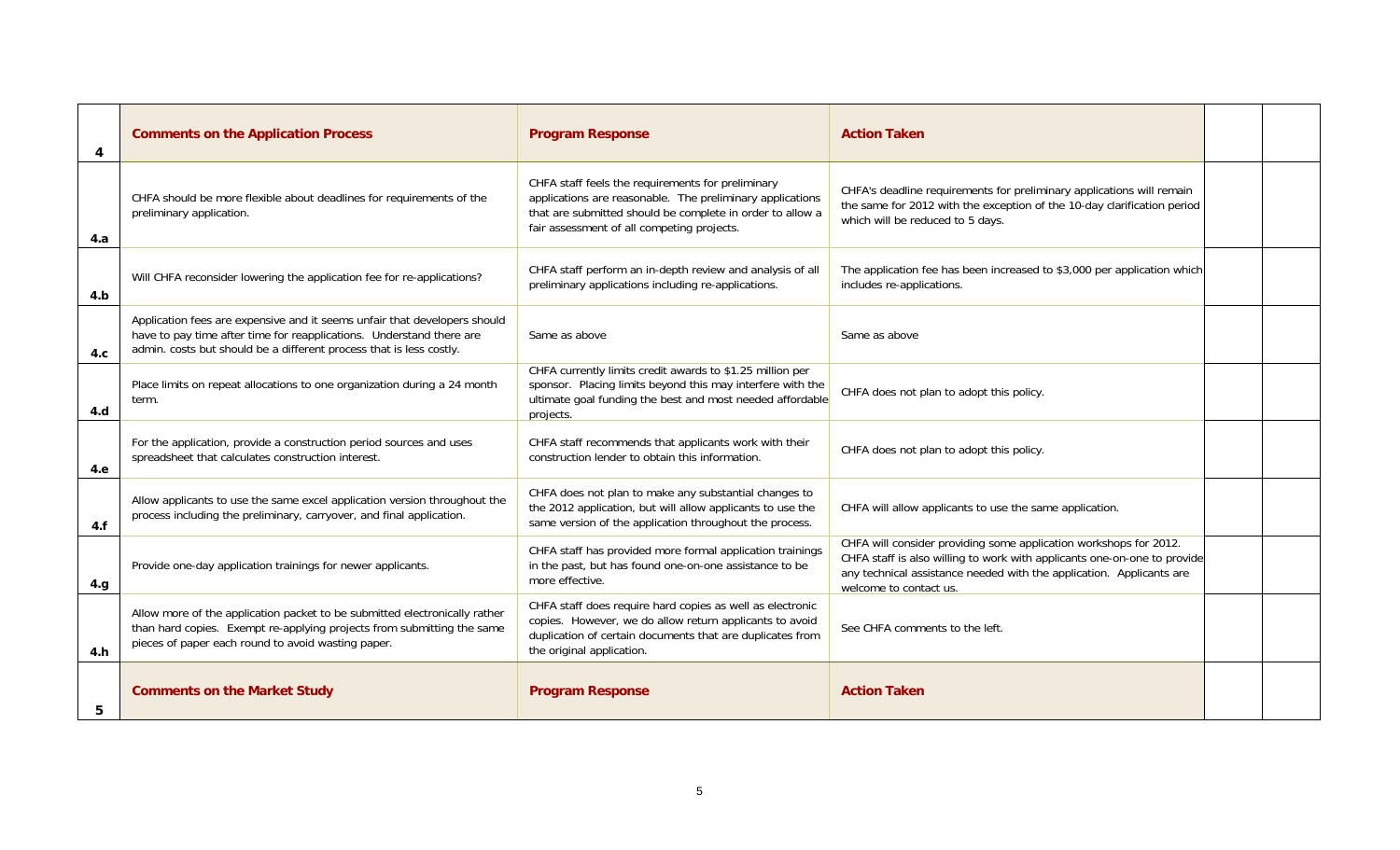| 5.a | Market study quidelines are flawed in terms of evaluating the marketability<br>and primary market areas for projects serving the lowest income<br>populations, particularly homeless. CHFA needs to consider larger in-<br>migration for these types of projects. | CHFA makes every attempt to properly evaluate the<br>marketability and suitability of each proposed project. We<br>recognize and encourage that each market study must be<br>individually tailored and that every project has its own<br>story. Consequently, the revised market study quidelines<br>are purposely designed to allow the market analyst the<br>freedom to address the specific needs and demands of the<br>population that will be served. All projections, including in-<br>migration, must be based on evidence provided by<br>detailed study. General assumptions without a detailed<br>analysis will be given little, if any weight in our review. | The market study quidelines have been revised for the 2012 QAP.                                                                              |  |
|-----|-------------------------------------------------------------------------------------------------------------------------------------------------------------------------------------------------------------------------------------------------------------------|------------------------------------------------------------------------------------------------------------------------------------------------------------------------------------------------------------------------------------------------------------------------------------------------------------------------------------------------------------------------------------------------------------------------------------------------------------------------------------------------------------------------------------------------------------------------------------------------------------------------------------------------------------------------|----------------------------------------------------------------------------------------------------------------------------------------------|--|
| 5.b | The Walkability and Transit Scores, which are now a part of the Market<br>Study Guide, do not appear to be reflective of the true walkability and<br>transit opportunities in some of the metro areas and smaller towns.                                          | CHFA recognizes that a Walkability and Transit Score is<br>primarily an urban concept, which has little relevancy to a<br>rural setting. In many instances, such scores are<br>unavailable. We also recognize that such scores are only<br>one of many factors used to measure the mobility to and<br>from a particular project. Market analysts whose project<br>receives a low score are highly encouraged to explain why<br>the score is irrelevant as it applies to the proposed<br>project.                                                                                                                                                                       | CHFA will consider additional information provided by the market<br>analyst regarding walkability and transit options for proposed projects. |  |
|     |                                                                                                                                                                                                                                                                   |                                                                                                                                                                                                                                                                                                                                                                                                                                                                                                                                                                                                                                                                        |                                                                                                                                              |  |
| 6   | <b>Comments on the Quiet Period</b>                                                                                                                                                                                                                               | <b>Program Response</b>                                                                                                                                                                                                                                                                                                                                                                                                                                                                                                                                                                                                                                                | <b>Action Taken</b>                                                                                                                          |  |
| 6.a | Projects should not be penalized for having calls and letters from public<br>officials coming to CHFA during the Quiet Period.                                                                                                                                    | The intent of the Quiet Period is not to penalize projects<br>that public officials comment on with calls and letters to<br>CHFA. The intent is to encourage sponsors to submit any<br>support letters from public officials with the preliminary<br>application whenever feasible and to encourage sponsors<br>to contact CHFA allocation staff during the Quiet Period<br>rather than CHFA executives or voting members of the<br>Tax Credit Committee.                                                                                                                                                                                                              | See CHFA comments to the left.                                                                                                               |  |
| 6.b | More clarity about the specific "do's and don'ts" for the Quiet Period.                                                                                                                                                                                           | The Quiet Period does not apply to other projects or<br>applications that are not a part of the applicable<br>competitive round.                                                                                                                                                                                                                                                                                                                                                                                                                                                                                                                                       | CHFA will provide more clarification about the Quiet Period.                                                                                 |  |
| 6.c | Clarify that the Quiet Period only applies to projects in the application<br>round.                                                                                                                                                                               | CHFA will provide this clarification.                                                                                                                                                                                                                                                                                                                                                                                                                                                                                                                                                                                                                                  | CHFA will provide more clarification about the Quiet Period.                                                                                 |  |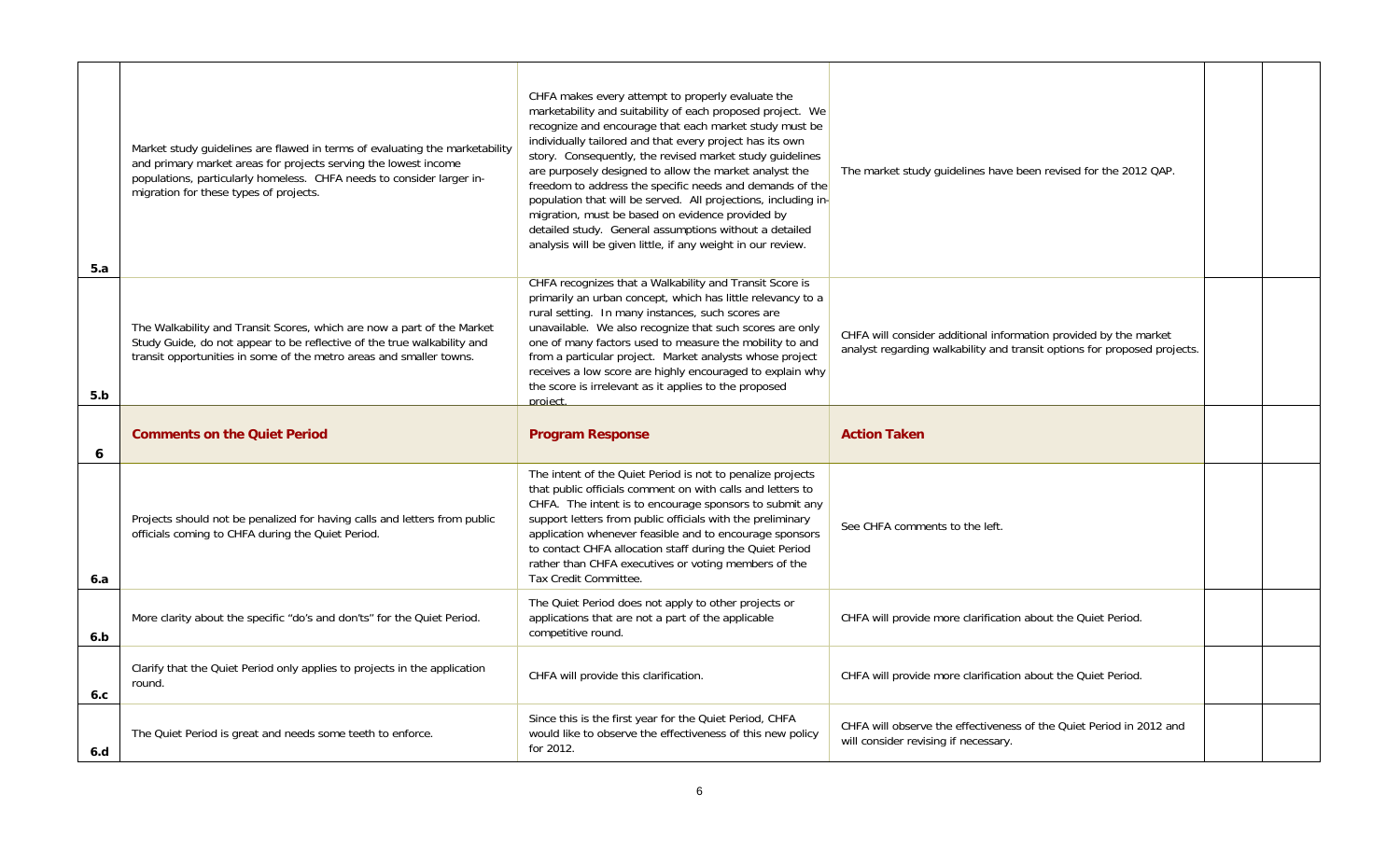| 6.e            | Love the quiet period.                                                                                                                                                                                                                                                                                                                                                               | N/A                                                                                                                 | N/A                                                                                                                                                            |  |
|----------------|--------------------------------------------------------------------------------------------------------------------------------------------------------------------------------------------------------------------------------------------------------------------------------------------------------------------------------------------------------------------------------------|---------------------------------------------------------------------------------------------------------------------|----------------------------------------------------------------------------------------------------------------------------------------------------------------|--|
| 6.f            | Like the Quiet Period idea. Let the project stand on its own merits. The<br>complexity of these projects is incredible and to have someone without an<br>intimate understanding pushing for its support doesn't make sense.                                                                                                                                                          | N/A                                                                                                                 | N/A                                                                                                                                                            |  |
| $\overline{7}$ | <b>Comments on Set-Asides</b>                                                                                                                                                                                                                                                                                                                                                        | <b>Program Response</b>                                                                                             | <b>Action Taken</b>                                                                                                                                            |  |
| 7.a            | Criteria for set-asides is great and allow us to leverage more money to a<br>project and attack some pretty worn-out housing that is having a negative<br>impact on the community.                                                                                                                                                                                                   | N/A                                                                                                                 | N/A                                                                                                                                                            |  |
| 7.b            | I suggest that such set-asides circumvent the intent of a competitive 9%<br>LIHTC process and unduly limit the amount of credits available to the<br>balance of applicants.                                                                                                                                                                                                          | CHFA appreciates the limit an additional set-aside will<br>place on the already small pool of credits for Colorado. | CHFA plans to limit set-asides to one project (including the current<br>DHA HOPE VI set-aside) and therefore will not consider another set-<br>aside for 2012. |  |
| 7.c            | The deadline proposed for the set-aside requests is unreasonable. The<br>date should be later in the year and applicants should be able to request a<br>set-side of the same year's credit ceiling.                                                                                                                                                                                  | CHFA will revisit deadlines and other policies for additional<br>set-asides beyond 2012.                            | Same as above                                                                                                                                                  |  |
| 8              | <b>Comments on the Enterprise Green Communities</b><br><b>Requirements</b>                                                                                                                                                                                                                                                                                                           | <b>Program Response</b>                                                                                             | <b>Action Taken</b>                                                                                                                                            |  |
| 8.a            | Provide more clarification about which version of Enterprise Green<br>Communities applies to each project.                                                                                                                                                                                                                                                                           | CHFA will provide more clarification for Enterprise Green<br>Communities in 2012.                                   | See CHFA comments to the left.                                                                                                                                 |  |
| 8.b            | Clarify whether projects are required to obtain the Enterprise Green<br><b>Communities Certification</b>                                                                                                                                                                                                                                                                             | Same as above                                                                                                       | Same as above                                                                                                                                                  |  |
| 8.c            | More information about whether CHFA favors projects that achieve more<br>than the minimum requirement for Enterprise Green Communities or if<br>there is a limit on what CHFA will consider acceptable in terms of achieving<br>more. For example, if a project is pursuing the LEED Gold or Platinum is<br>that considered by CHFA to be strength or a weakness in the competition? | Same as above                                                                                                       | Same as above                                                                                                                                                  |  |
| 9              | <b>General Comments</b>                                                                                                                                                                                                                                                                                                                                                              | <b>Program Response</b>                                                                                             | <b>Action Taken</b>                                                                                                                                            |  |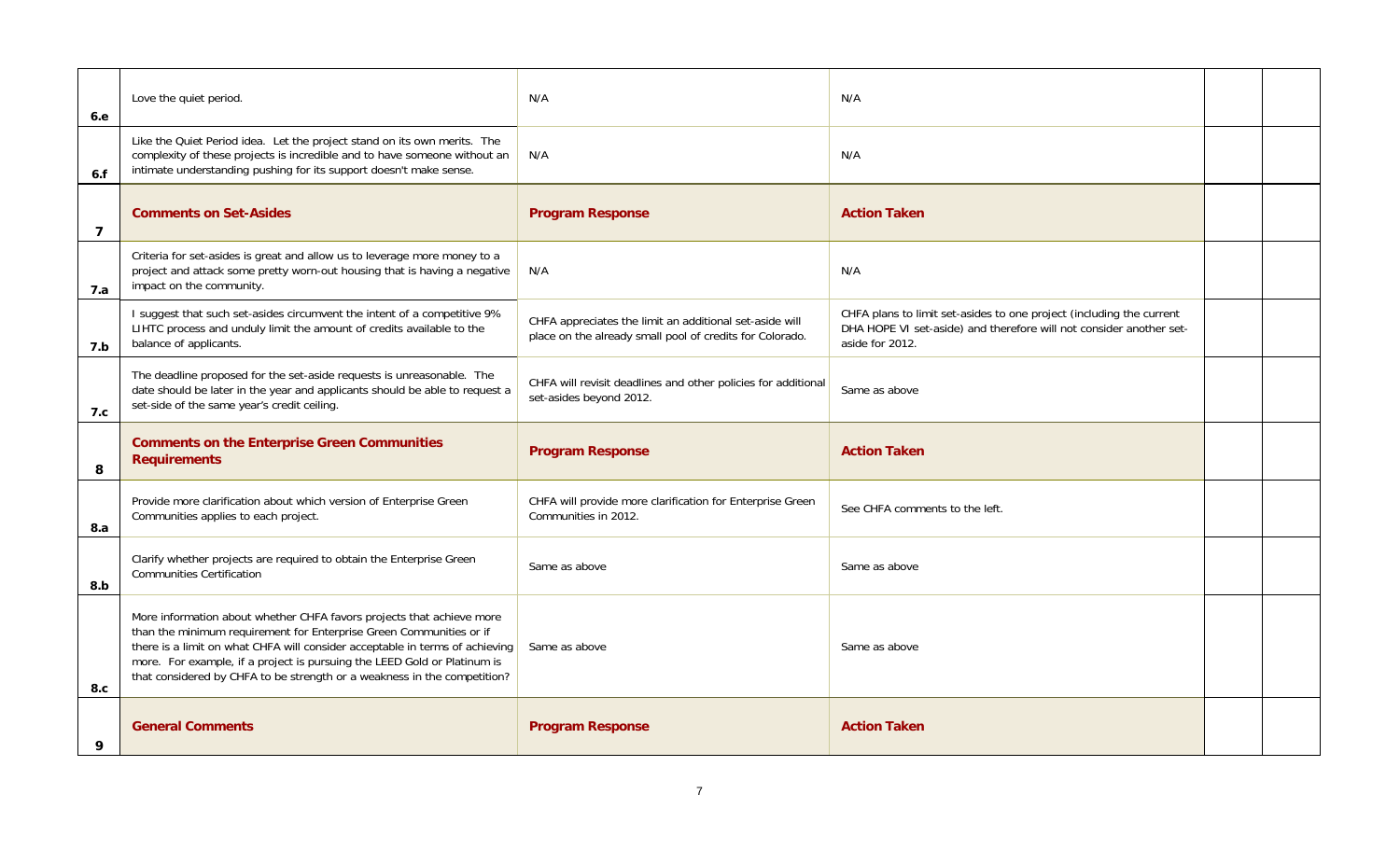| 9.a  | Award one or more points for projects that adopt comprehensive no-<br>smoking policies to eliminate exposure to secondhand smoke from all<br>indoor areas and units in their buildings.                                                              | We have had extensive discussions with for-profits, non-<br>profits, and housing authorities about this issue.<br>Consequently, we believe that the best approach is to allow<br>project sponsors to make the decisions about what best<br>suits their projects. Some of the non-profits who provide<br>housing for populations struggling with addictions are<br>concerned that adopting non-smoking policies would create<br>an additional barrier to housing for those populations.<br>Other sponsors have been successful in adopting non-<br>smoking policies of varying degrees depending on the<br>populations being served. | CHFA does not plan to adopt this suggestion.                                                                                                                                                                                                                                                                               |  |
|------|------------------------------------------------------------------------------------------------------------------------------------------------------------------------------------------------------------------------------------------------------|-------------------------------------------------------------------------------------------------------------------------------------------------------------------------------------------------------------------------------------------------------------------------------------------------------------------------------------------------------------------------------------------------------------------------------------------------------------------------------------------------------------------------------------------------------------------------------------------------------------------------------------|----------------------------------------------------------------------------------------------------------------------------------------------------------------------------------------------------------------------------------------------------------------------------------------------------------------------------|--|
| 9.b  | Appoint one or two people as members of the voting Tax Credit Committee<br>who are not CHFA employees.                                                                                                                                               | CHFA will appoint two non-CHFA members of the Tax<br>Credit Committee.                                                                                                                                                                                                                                                                                                                                                                                                                                                                                                                                                              | See CHFA comments to the left.                                                                                                                                                                                                                                                                                             |  |
| 9.c  | CHFA should encourage local developers vs. out-of-state developers                                                                                                                                                                                   | The LIHTC program has been largely successful in<br>Colorado in part due to encouraging development by a<br>broad range of sponsors, including housing authorities and<br>non-profit and for-profit sponsors from within the state<br>and out-of-state.                                                                                                                                                                                                                                                                                                                                                                             | CHFA does not plan to adopt this suggestion.                                                                                                                                                                                                                                                                               |  |
| 9.d  | Provide a state map on CHFA's website that shows all of the LIHTC<br>projects on one map.                                                                                                                                                            | CHFA is open to this idea.                                                                                                                                                                                                                                                                                                                                                                                                                                                                                                                                                                                                          | CHFA will work to develop a state map that shows all of the LIHTC<br>projects on one map.                                                                                                                                                                                                                                  |  |
| 9.e  | If CHFA will limit the participation of inexperienced developers, CHFA<br>needs to provide training for people coming into the industry.                                                                                                             | Developing LIHTC projects is complex and requires<br>experience involving a wide range of disciplines which are<br>beyond the scope of CHFA's resources. It is critical for<br>inexperienced developers to partner with a consultant or<br>experienced fee-for-service developer to ensure success in<br>developing LIHTC housing.                                                                                                                                                                                                                                                                                                  | CHFA as most other state agencies, lacks the resources to provide<br>comprehensive training for people coming into the industry. However,<br>CHFA staff has and will continue to provide technical assistance in<br>completing applications. Additionally, CHFA will strive to provide<br>additional training as feasible. |  |
| 9.f  | Process appears to be transparent. Never had issues or concerns that<br>applicants were able to influence the approval process, although I'm sure<br>that many applicants make whatever attempt possible.                                            | N/A                                                                                                                                                                                                                                                                                                                                                                                                                                                                                                                                                                                                                                 | N/A                                                                                                                                                                                                                                                                                                                        |  |
| 9.g. | There is no transparency. The criteria is vague and it is not clear how it is<br>applied.                                                                                                                                                            | One of CHFA's goals for the coming year is to increase<br>transparency for all of its lines of business including the<br>LIHTC program.                                                                                                                                                                                                                                                                                                                                                                                                                                                                                             | As noted above, the 2012 QAP will include stated priorities and CHFA<br>will provide more information about LIHTC applicants before and after<br>the awards are made.                                                                                                                                                      |  |
| 9.h  | I think this is a very difficult process but I have always had confidence in<br>CHFA and continue to. It's kind of like what Winston Churchill said about<br>democracy, "it is the absolute worst form of government, except for all the<br>others." | N/A                                                                                                                                                                                                                                                                                                                                                                                                                                                                                                                                                                                                                                 | N/A                                                                                                                                                                                                                                                                                                                        |  |